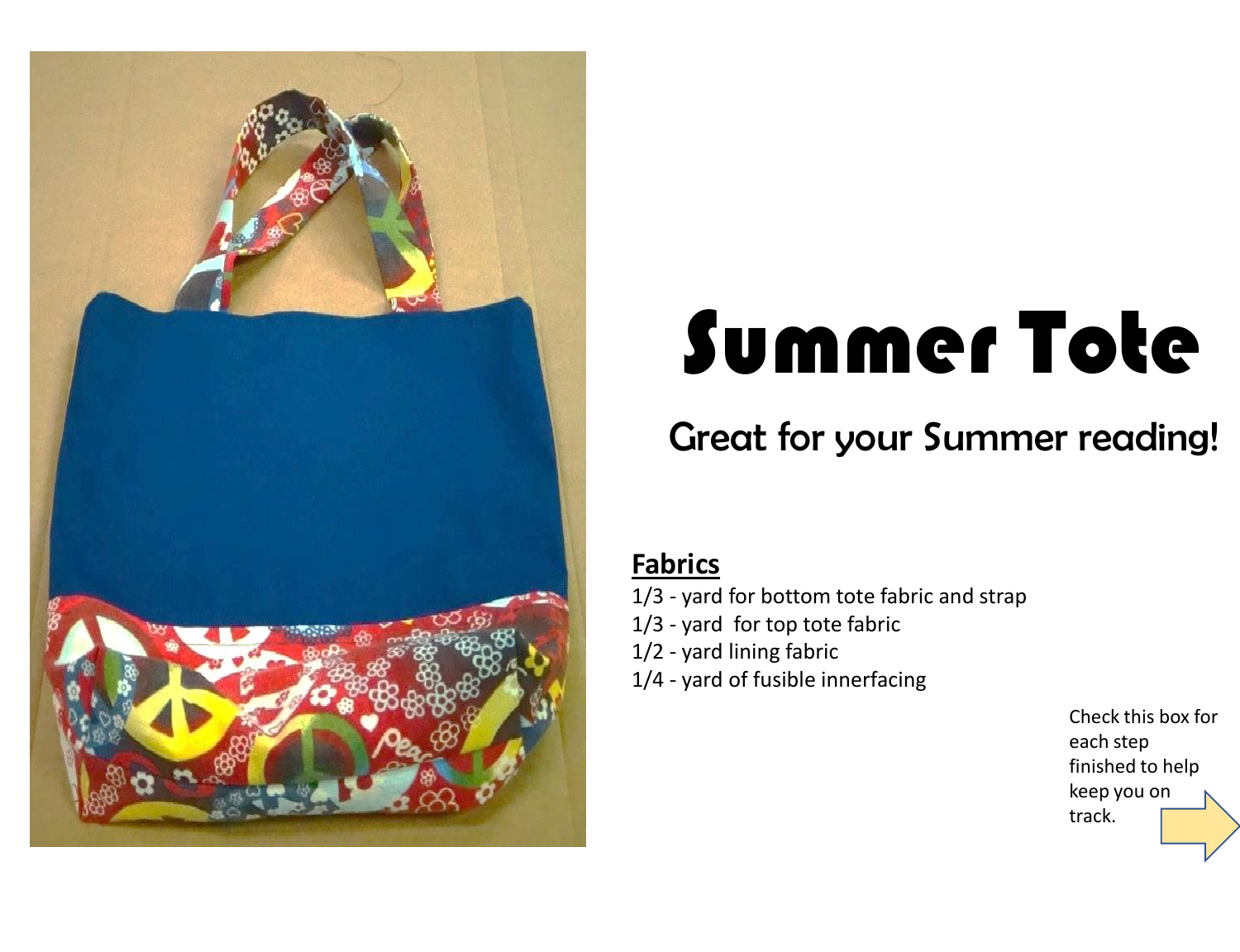

A. Tape pattern at connection points and cut out the pattern pieces.



B. Layout your fabrics. Pin patterns down and cut out on the cut lines

Top of tote fabric. bottom of tote and strap fabric, the lining and the innerfacing for bottom of tote. It's a cut 2 of each fabric.

**Be sure to cut out the notches too.** 





C. Fuse (press) the innerfacing (sticky side to the wrong side of fabric.



1. Match up your top tote to the bottom tote at the notches.

Pin and mark your seam allowances (5/8 of an inch)



2. Stitch both seams, be sure to reversed at begin and end.



3. Press up the seam to go toward the top and then mark a  $\frac{1}{2}$  inch mark as indicated in this photo.



4. Topstitch the seam on your ½ inch mark to anchor the seam down and for a nice finished look.

Use a press cloth incase the innerfacing sticks to your iron.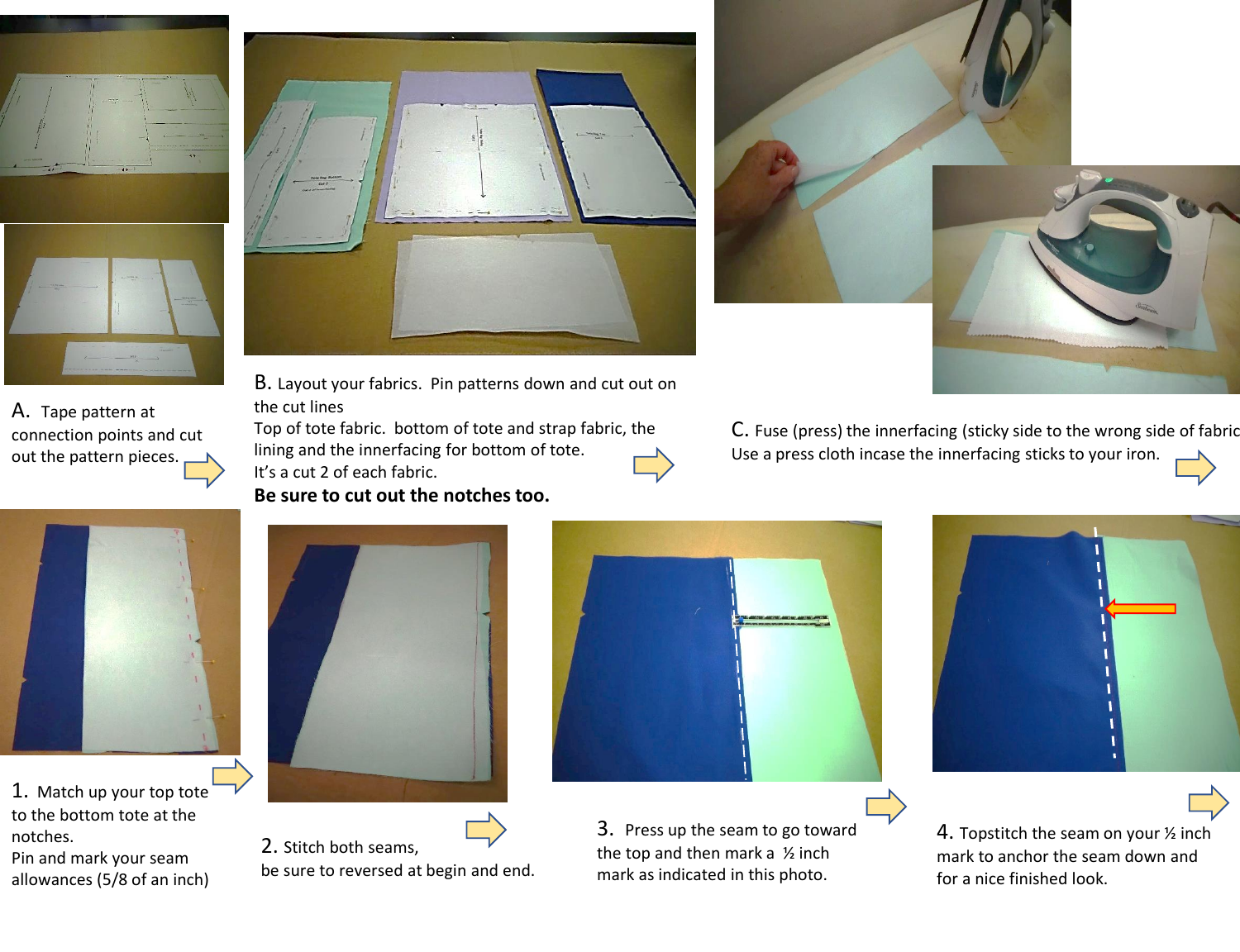

5. Place sewn tote pieces right (pretty) sides together. Pin around sides and bottom seams, marking a 5/8 inch seam allowance. You will be stitching on 3 sides as indicated, leaving top part open.

seam



6. Stitch seam 5/8 inch.

Reverse stitch at begin and end of stitch.

Clip the bottom corners as indicated.



7. Press side seam allowances open as far down as you can get as indicated.

If you have a sleeve board it will make it easier. If not, use the slimmer side of iron board.



8. Optional: stitch bottom corners for a flat tote bottom. Fold bottom seams into a triangle shape matching up side seams and bottom seams, mark down 2 inches from end and sew a straight seam thru all the thicknesses. See photo …



9. Sew the straps, Fold in half length wise and mark a 5/8 inch seam allowance.

Stitch down the length, pivot and sew across just one end as indicated. This will help it be easier to turn inside out.



10. Use your red chopstick and push the stitched end thru the tube to get the rights sides out. (more indo on next page)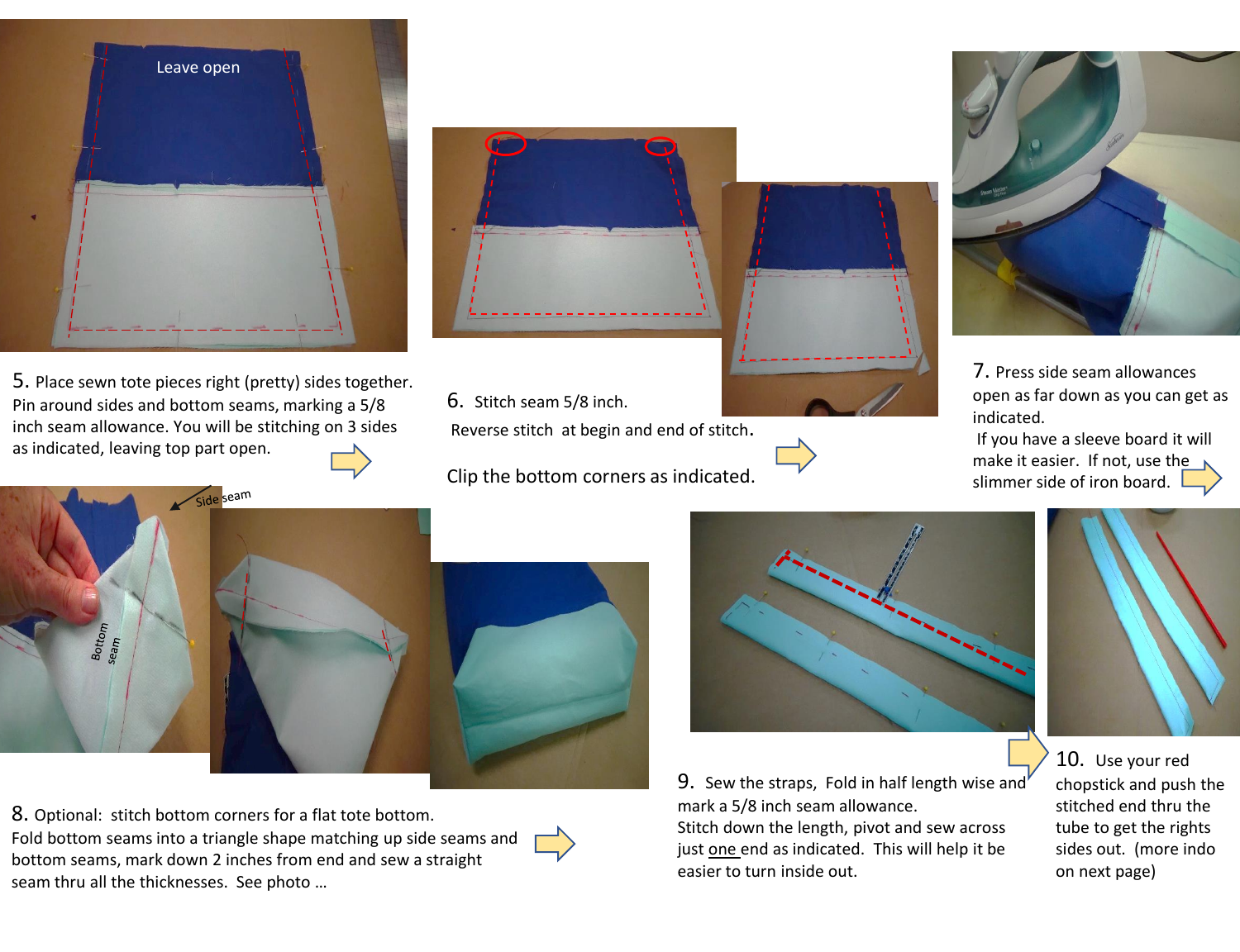



11. Use the chop stick to push stitched end thru to open end. Press the straps flat.



12. Place straps at notched edges on top of tote. Adjust the distance how you would like them set. Be sure straps are laying right and they don't get twisted. Baste stitch (use your long stitch) the straps on for easier stitching in the next step,.



13. The lining – Place the fabric pieces with right sides together. Pin and mark seam allowances around the 3 sides and marking where you will need to keep the opening between the notches.



14. Stitch as indicated, reversing at all start and stop points



15. Optional. Sew bottom seams the same way as you did on the bag.



16. Attaching the lining. Place tote and lining right sides together, you will be sewing them together at the tops. Place lining up around the tote and match up at the side seams, pin at the top and mark a 5/8 inch seam allowance



17. Stitch in a circle around the top of the tote bag as indicated. Thru all thicknesses at strap areas.